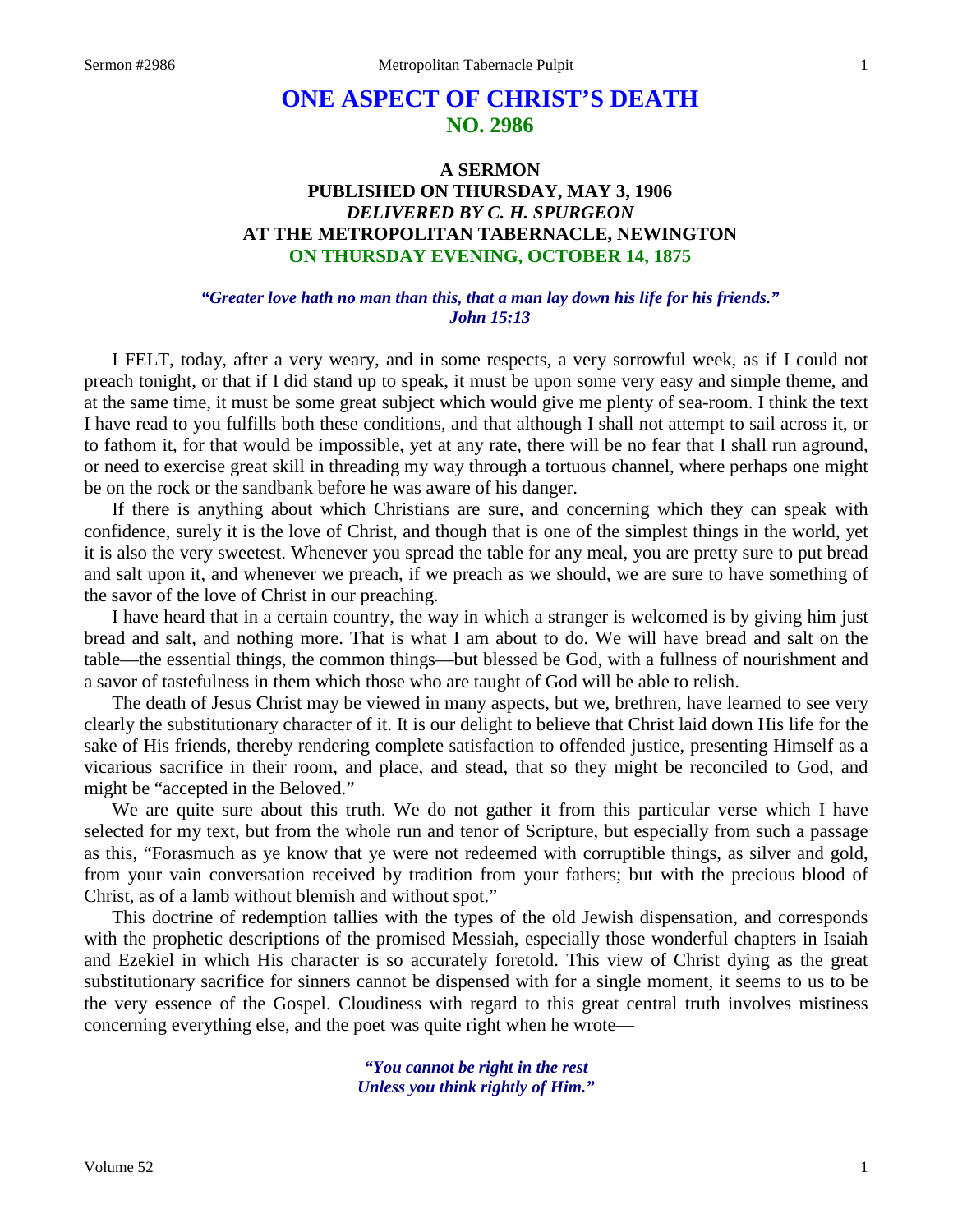If you have any question about that great truth, you will have your brain more or less muddled concerning every other doctrine in the Word of God, and I would take this doctrine, just as I would the doctrine of justification by faith, as being the test of a standing or falling church, and of a God-sent ministry.

Yet, brethren, there are other aspects of the death of Christ beside the one I have mentioned, and a Christian man's eyes should see both the greater objects and the smaller ones also. I am always glad that a painter does not merely give us the foreground of his picture, but gives us the background too, and even when his painting is a portrait, and he desires to have all our attention fixed upon the portrait, yet he does not neglect the little accessories of the picture. They may be unimportant, but if they are properly painted, they will not distract attention from the main subject of the picture, but will rather help to point to it.

Now, the death of Christ was the greatest possible display of the love of God to men. Never forget that it was not merely infinite justice that blazed forth from the cross, but also infinite affection too. Indeed, the cross displayed all the attributes of God, and they can still be plainly perceived by those whose eyes have been divinely opened.

God revealed Himself there, through the dying Savior, in a very wonderful way. If I may use such an image—and I think I may—through the smoked glass of the humanity of Christ, the deity of God in all its fullness can be better seen by us than if we could, with our naked eye, gaze upon the excessive brightness of that glory. Indeed, blindness would follow upon a vision of absolute deity, if such a vision were even possible.

To dwell long upon the doctrine of the Trinity, and to vex your mind with the various theories of that mysterious subject which men have imagined, is the sure road to Socinianism or some other heresy, but to see God veiled in human flesh, and especially to see Him revealed in the person of the dying Mediator, is to see God in the only way in which He can be seen by mortal men. We do not, therefore, for a moment forget that Christ's death was the greatest possible display of God's love to men.

It was, doubtless, also needful to complete the perfect example of our Lord and Savior Jesus Christ. He would have set before us a grand example of self-denial and disinterested love even if He had not died for us, for it was no little thing that He should make Himself of no reputation, and take upon Himself the form of a servant, and be made in the likeness of men, and humble Himself, as He did.

Still, becoming "obedient unto death, even the death of the cross," was the crown of His life. It was because He endured the cross, despising the shame," that Paul wrote to the Hebrews, "Consider him that endured such contradiction of sinners against himself, lest ye be wearied and faint in your minds." We also may remember that we "have not yet resisted unto blood, striving against sin," but Christ has done this, and more than this, He knows what it is to be made perfect through sufferings.

I have no doubt that they speak the truth who say that the death of Christ was the climax of His example, but I am going to call your attention to another aspect of His death, namely, as a display of His own love to His own people, "Greater love hath no man than this, that a man lay down his life for his friends." This is, I believe, what Christ meant, that His love to His friends was to be most clearly made manifest by His dying for them.

There is no need, with such a subject as this, for the use of grand periods and eloquent language, even if I ever indulged in that kind of thing, but I shall just give utterance to a few simple truths which you already know, trying to stir up your pure minds by way of remembrance. And first, *let us contemplate the love of Christ resplendent in the act of death, laying down His life for His friends.* Secondly, *let us see that love enhanced by a consideration of the friends for whom He laid down His life,* and then, thirdly, *let us see the love of Christ reflected and reproduced by His friends*. This, however, will have to be done outside this place, I can only make the rough outline of the picture which is to be drawn by all of you who are the friends of Christ.

My text reminds us of one of the strongest reasons why we should love one another even as Christ has loved us, "Greater love hath no man than this, that a man lay down his life for his friends."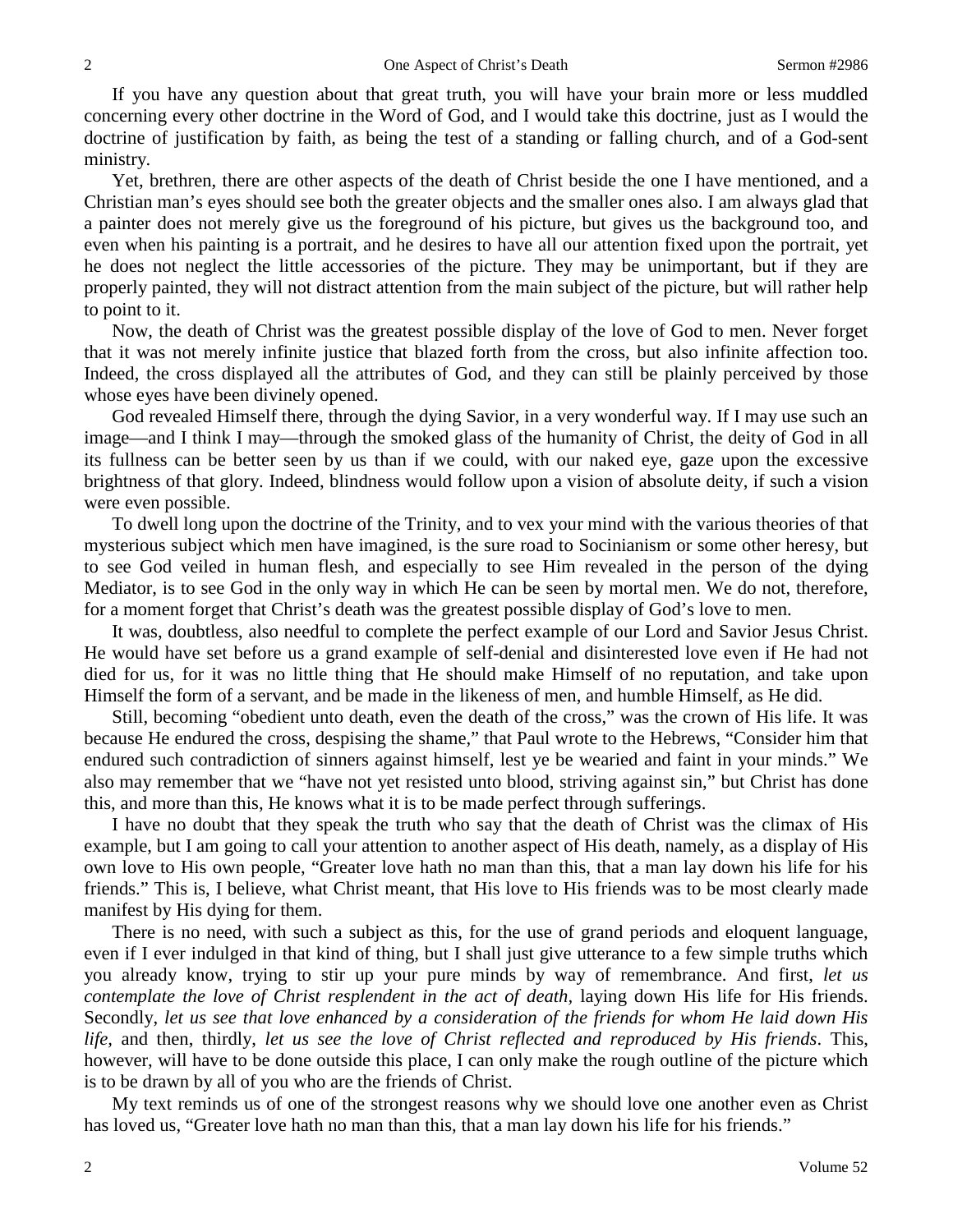**I.** Let us, then, first SEE CHRIST'S LOVE RESPLENDENT IN THE LAYING DOWN OF HIS LIFE FOR HIS PEOPLE.

When He says, "Greater love hath no man than this," He seems to me to imply that there are manifestations of His love which are not so great as this. The love of the Lord Jesus Christ to His people is always great. I may truly say that it is always greater than any other love, I might even say that it is always in the superlative degree—the greatest love there ever was, or is, or can be. Yet there are displays of that love which can be rightly described as great, greater, greatest. Our Lord had already displayed His love to His people in the great and the greater forms of it, now He was about to display it in the highest and greatest of all ways.

*It was great love that made Him come to this earth and be incarnate here*. Have you ever thought of the greatness of the love of Christ in being a child, a youth, a man and of His love in being willing to live in obscurity and retirement as the Son of Mary for thirty years? Wondrous love was there in that arrangement by which He was able, from His own experience, to sympathize with retiring Christians, and with young believers whose duties do not cause them to be conspicuous in the world.

The thought of God in the carpenter's shop at Nazareth is to me very wonderful. As Moses took off his shoes at the sight of God in the burning bush, we may well manifest our awe and reverence as we see the Son of God, the express image of His Father's person, in the midst of the implements used by the village carpenter. That was truly great love.

Then when the time arrived for Him to come forth from His obscurity, *He showed great love to His friends in calling them to Him one by one*. His mind was altogether unique, He had the tenderness of a woman, yet He was to the highest degree, manly, indeed, all the attributes of a perfect man and a perfect woman appear to have been blessedly blessed in His perfect humanity.

We might have supposed that He would have looked out companions somewhat like Himself, though I know not where He could have found them, but He seems to me to have looked for those whom, in a wondrous way, He could make to be like Himself rather than for those who were already like Himself. So He finds some fishermen—very rough fellows to be associated with the gentle Jesus. He finds a tax-gatherer, commercial, grasping—a strange companion for Him who cared not one farthing for gold or silver.

The apostles, as a whole, were a motley crew. Speaking after the manner of men, one could almost account for Jesus choosing John, and there are some points in Peter that are very lovable, yet, as a band of men called to such exceptional service, they were rough and coarse. We might have thought that Christ would have looked for more refinement in those who were to be His daily companions for three years, and had He been thinking only of Himself, He might have sought others than He did seek. Certainly, brethren, in my own case, I have often felt that I could adopt the language of Faber, which we sang just now,—

> *"How many hearts Thou might'st have had More innocent than mine! How many souls more worthy far Of that pure touch of Thine!*

> > *"Ah, Grace! into unlikeliest heart It is Thy boast to come; The glory of Thy light to find In darkest spots a home."*

So Jesus Christ showed His love to His friends in the very act of calling them to be His friends, and *He also showed His love in fitting them for the position to which He had called them*. He laid Himself out to teach them, to train them, to build up their characters upon a firm foundation, and to infuse into their minds right principles and noble sentiments, so that they should be fully qualified to be the servants of the churches, and the glory of Christ—vessels to be used no longer for merely worldly purposes, but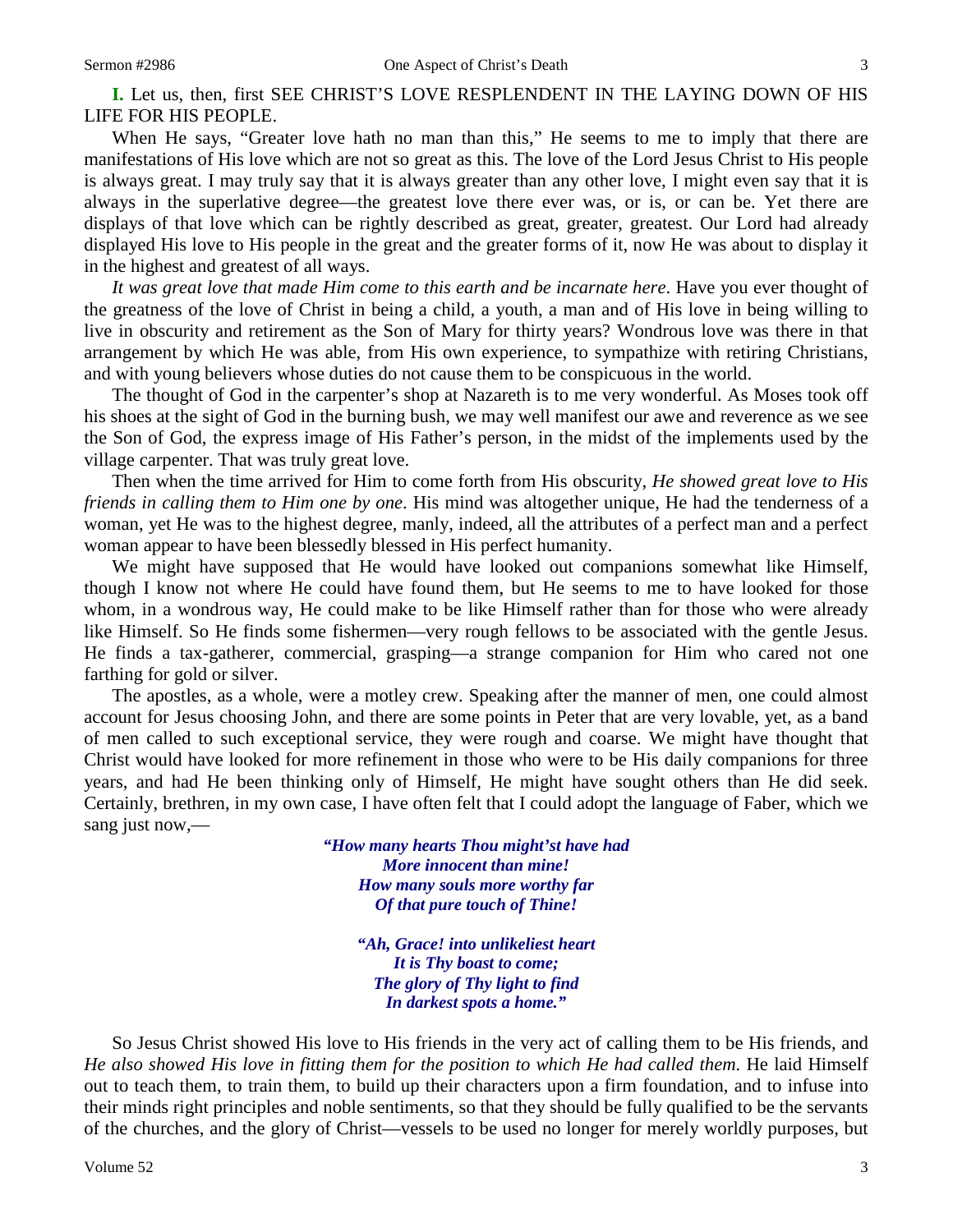to be meet for the Master's use. With what singular wisdom He trained them! With what patience He bore with them! Had they had any other master, they would, many a time, have been liable to be discharged for their stupidity, but He simply said, "Have I been so long time with you, and yet hast thou not known me, Philip?"

This was a proof of great love on His part, yet He seems to me to have shown even greater love when, towards the end of His life, *He bade these friends of His sit and eat and drink with Him at His table,* and expressed His desire that His friends should continue, in all after ages, thus to remember Him. Then, after the supper, He rose from the table, laid aside His outer garment, took a towel and girded Himself, poured water into a basin, and washed His disciples' feet. Oh, this was great love indeed!

Still, our text talks about a greater display of Christ's love than this, so we conclude that while to choose and call, to instruct and edify, to entertain and refresh was proof of very great love on Christ's part, *to die for His friends was evidence of still greater love*.

There are, in this world, many persons who will lay themselves out to help their fellow creatures to resist temptation, and to struggle out of the ways of vice into the path of virtue, and who would, with heroic self-denial, bring themselves well-nigh to the grave's mouth to accomplish these ends, but they will not lay down their lives for their fellows. If they did, it would be the greatest thing they could possibly do for them, for the text is true, "Greater love hath no man than this, that a man lay down his life for his friends."

But *our Lord was willing to die for His friends*. Some people might lay down their lives for their friends, but it would be quite unwillingly that they would do so. They might make the supreme sacrifice under the force of some strong compelling passion, yet they would escape if they could. But look at our blessed Lord and Master. When the time came for Him to go out of this world unto His Father, He did not make the slightest effort to escape from death.

Judas knew the place where He was wont to go for private meditation and prayer, and to that very place our Master went, as He had often gone before, although He knew that He would meet the traitor there. When the officers and men from the chief priests and Pharisees came thither with lanterns and torches and weapons, a word from Him made them fall to the ground. He could, therefore, in an instant, have driven them all out of the garden, and have escaped from them, but He did not do so.

He could never have been delivered up to be put to death, either by Jews or by Romans, if He had not been perfectly willing to die. From the time when they took Him to Annas to the moment when they nailed Him to the cross, one solitary wish on His part would have scattered all His foes, and He could have gone wherever He pleased, but He would not express such a wish, or even cherish it.

Admire the wonderful reticence of Christ. That He did not speak in His own defense, was marvelous, but that He did not even wish to escape, or think of escaping, is more wonderful still, for a thought would have been sufficient to have procured His release. How wonderfully omnipotence held in check omnipotence! How majestic doth that almighty attribute appear when it proves its power over itself by not using the power which it manifestly possesses!

More than that, remember that *our Lord Jesus Christ was under no sort of necessity to die*. When a man lays down his life for his friend—and how seldom has that been done!—he only anticipates the debt of nature which, in any case, he has to pay before long. If you were to die for me, or I were to die for you tomorrow, we should, either of us, only do a little earlier what we must both ultimately do. Death will ere long, claim every one of us, and to the sepulcher we must all descend unless our Lord should speedily come.

But HE possessed inherent immortality. No sentence of death was written across His brow, He could live on forever. Even when He was in the grave, corruption could have no dominion over Him. He could say, with an emphasis that the psalmist could not use, "Thou wilt not leave my soul in hell; neither wilt thou suffer thine Holy One to see corruption." So Jesus Christ's laying down of His life for His friends was beyond anything that could ever happen in any other man's life, a voluntary act, and consequently, a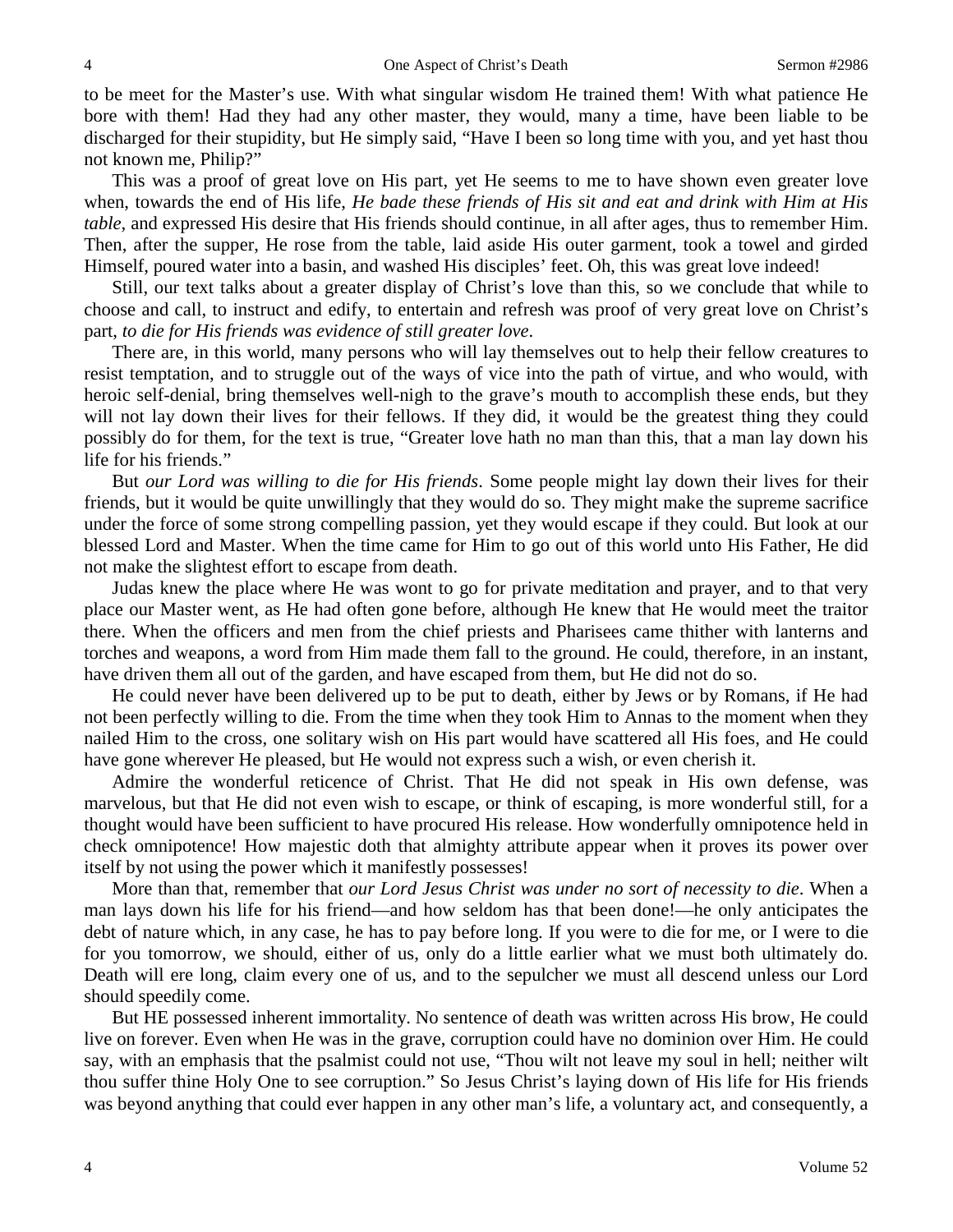more wonderful display of love than could ever be given in any other case. "Greater love hath no man than this."

We must remember also that *our Lord Jesus Christ had been accustomed, for many years, to contemplate the laying down of His life before He actually did so*. Nay, I must not speak of years, doubtless from eternity He had foreseen that terrible time when He would have to do battle on His people's behalf, with all the powers of darkness. He had looked forward to that hour with the strong glance of the eyes that could weep for sorrow, but could not grow dim with fear.

And often, when He was here below, He seemed to long for the time when He could make the master-sacrifice of His life. He said, "I have a baptism to be baptized with; and how am I straitened till it is accomplished!" His face was set, not merely once, but in very deed always, steadfastly to go unto Jerusalem, knowing well all that would befall Him there.

Now, what man is there who could look death in the face, for the sake of his friend, year after year, and even contemplate it with ardent desire? We might, in an outburst of strong affection, in a moment of unusual excitement, be willing to leap into the gulf of death in order to rescue a sinking friend, but as for the quiet resolution that could calmly think it all over, and weigh every circumstance, and ponder over every detail, and then deliberately give oneself up to death—where could you find such a spirit as that? It is only to be seen in Him who has given the grandest display of love that was ever manifested on earth or even in heaven, and whose death was the grandest manifestation of that love.

Let me also further remind you that *our Lord Jesus Christ did actually die for His friends*. He was not merely willing to do so, and long contemplated dying, but He did really die, and He died under circumstances that rendered the laying down of His life for His friends the more remarkable. He died for them, yet they had all forsaken Him in the hour of His greatest need, after having fallen asleep, and left Him to endure in utter loneliness the agony of bloody sweat.

When He was arraigned before His enemies, Peter, the boldest man in His little band of disciples, was so cowed with fear that he denied, with oaths and curses, that he even knew Him. These "friends" of His were quite unworthy of His love, yet He died for them. Do men generally die for such "friends" as they proved themselves to be? No, but they have often cried with Job, "Miserable comforters are ye all." Yet Christ died for His friends though they forsook Him when He most needed their sympathy and support.

And *He had to die for them under a criminal charge*. I believe that there are many of us who would not be nearly as much startled by death as by a criminal accusation. When I have seen some good man whom I have highly esteemed, charged falsely, as I think, with high misdemeanors, I have felt that I would sooner die than be guilty of the crime of which he has been accused. But here is our gracious Lord and Master willingly giving Himself up to death although He is innocent of the crime's laid to His charge—sedition against the State, and blasphemy against God.

It is a felon's death that He must die—not merely a death like that of a felon, but the death *of* a felon, for the verdict of one tribunal after another is that He is worthy of death, and the popular voice applauds the verdict and cries, "Let him be crucified." O Thou blessed Son of God, wast Thou thus numbered with the transgressors? Yes, He was, and this was the greatest manifestation of His love.

Let us not forget too, that *Christ's death was attended by cruelties of the grossest sort*. I will not harrow up your feelings with any description of that terrible flagellation which He received at the hands of the Roman lictors. Yes, Christ did suffer intensely in many ways, as the prophet Isaiah had foretold that He would, "He was wounded for our transgressions, he was bruised for our iniquities: the chastisement of our peace was upon him; and with his stripes we are healed."

All the sufferings of Christ's—physical, mental, and spiritual—which were attendant upon His death, are to be regarded by us with awestruck and grateful emotions, for they help to make up the perfection of His wondrous work of laying down His life for His friends.

Remember too, dear brethren and sisters in Christ, as I have already reminded you, that *Christ, although He was absolutely innocent, did die as the Substitute for sinners*. Paul wrote to the Corinthians,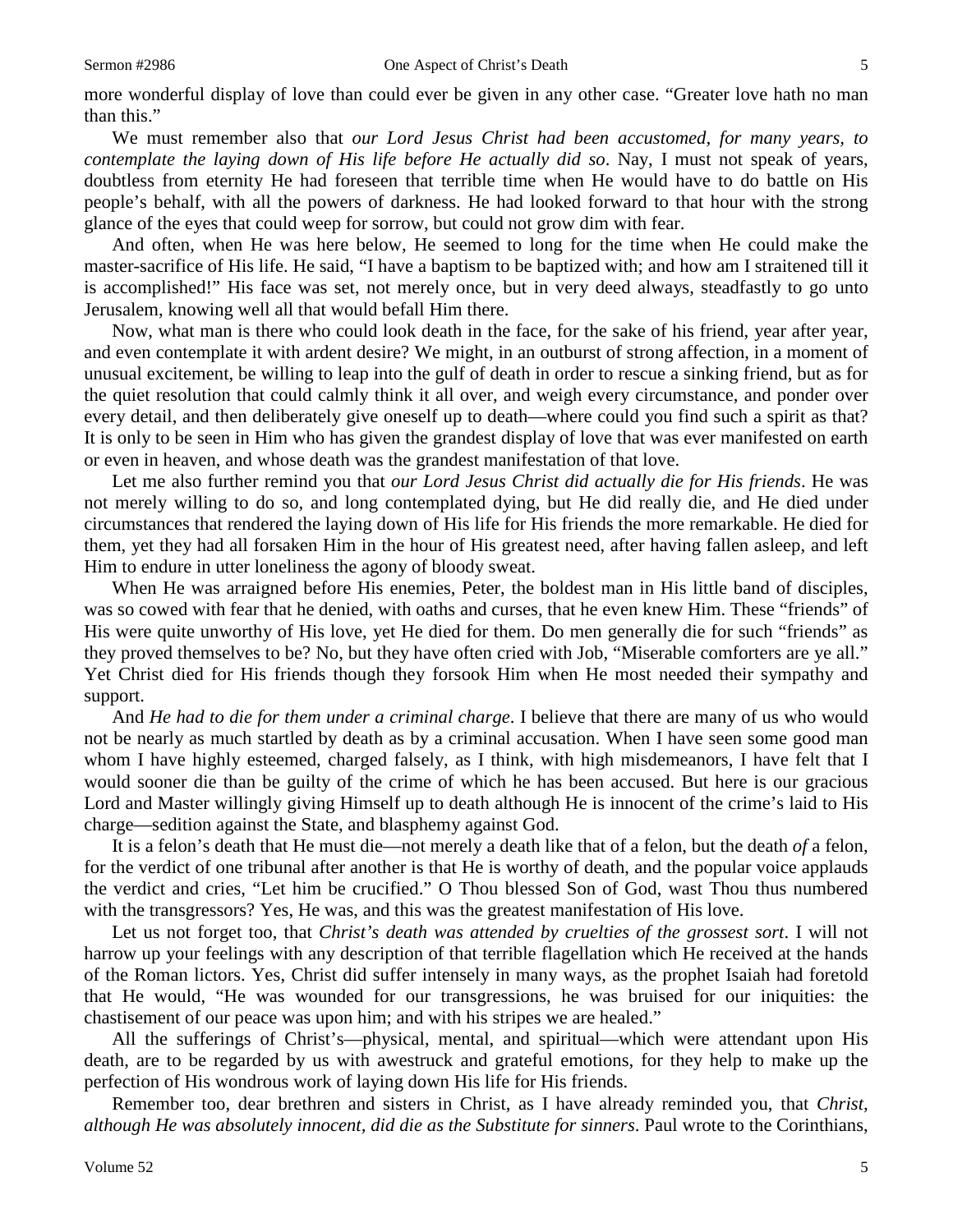"For he (that is, God) has made him to be sin for us, who knew no sin; that we might be made the righteousness of God in him," and to the Galatians he wrote, "Christ hath redeemed us from the curse of the law, being made a curse for us; for it is written, Cursed is every one that hangeth on a tree."

To a pure mind, contact with sin in any form is truly horrible. I can imagine the Savior being willing to suffer, and being willing even to die, but His holy nature must have revolted at the thought that He must stand in the sinner's place, that He must be reckoned as the sinner, that against Him the sword of divine justice must be drawn, and that in His heart it must find a sheath.

The great terror of Christ's death upon the cross must have been that it was the penalty for sin, the execution of the righteous judgment of God against unrighteousness and iniquity. None of us can even guess—perhaps the lost souls in hell cannot tell—what it must have been for Christ to have come thus under the wrath of God because of the sins of His people. When we have been deeply convinced of sin, we may have had some slight conception of what it was, but our most vivid imagination must have been dim and feeble compared with the terrible reality.

Above all else, let us remember that *our Savior died forsaken of His God*. Even the martyrs were not obliged to do that, they stood at the stake and clapped their hands, they even sang songs of triumph amidst the fury of the flames, but Jesus had to cry, "My God, my God, why hast Thou forsaken me?" That is the pitiful wail of a broken heart and a sinking spirit. It does not surprise us that "the earth did quake, and the rocks rent," it would have been a greater wonder if they had not been stirred at the sound of such grief as His.

O beloved, greater love hath no man than this, that he will even dare to die forsaken of his God! I thank God that *we* are not asked to do this, but Jesus did it for us, His friends. Oh, what amazing love is His! There is much more that might be said upon this stupendous theme, but I must ask the Holy Spirit to lead you into the mystery of those unknown deeps of suffering by which Christ manifested His love to His friends.

**II.** Now secondly, I want to show you that THE LOVE OF CHRIST, IN LAYING DOWN HIS LIFE, WAS GREATLY ENHANCED BY THE CHARACTER OF THOSE FOR WHOM HE LAID DOWN HIS LIFE, namely, "His friends."

Let it never be forgotten by us that this sacred title is one which our Lord Himself gave to His disciples, "I have called you friends." If we are His disciples, we also are His friends. Our original title would have been enemies, for that is what we were, but He has transformed us into His friends, for "when we were enemies, we were reconciled to God by the death of His Son." The text would not be true if you were to put the emphasis in the wrong place. "Greater love hath no man than this, that a man lay down his life for his *friends,"* for Christ manifested greater love than that in laying down His life for His *enemies.*

It is indeed surprising that He should have laid down His life for those who were His enemies, and who are only His friends because He has made them so. You scorned Him, you despised Him, you crucified Him, your sins were the nails and the spear that pierced His hands, and feet, and side, yet He died for you! He was the sandalwood tree, and yours was the hand that held the axe that wounded Him, yet He perfumed the axe, and also the hand that wielded it, and healed that hand of all its leprosies, yea, healed your whole being of whatsoever disease it had. Thank God for love like that.

Then, putting aside the fact that we were once His enemies, think of the *greatness of His love is laying down His life for such insignificant people as we are*. I have heard the argument used by unbelievers that it is not feasible—considering the immense size of the universe, and the inconceivable number of starry worlds in it, that this little inconsiderable speck of a globe, which, in proportion to the rest of the universe, is as a single atom of dust to the entire chain of the Alps—to think that Christ should come to redeem the inhabitants of such a poor little world as this is, and that if He came to the earth at all, many of the poorest and meanest of the people should be the peculiar objects of His choice.

Well, it *is* marvelous! It is a marvelous instance of the condescension of Christ, and while it may stagger the faith of some, it certainly inflames the love of others. We feel that if He condescends to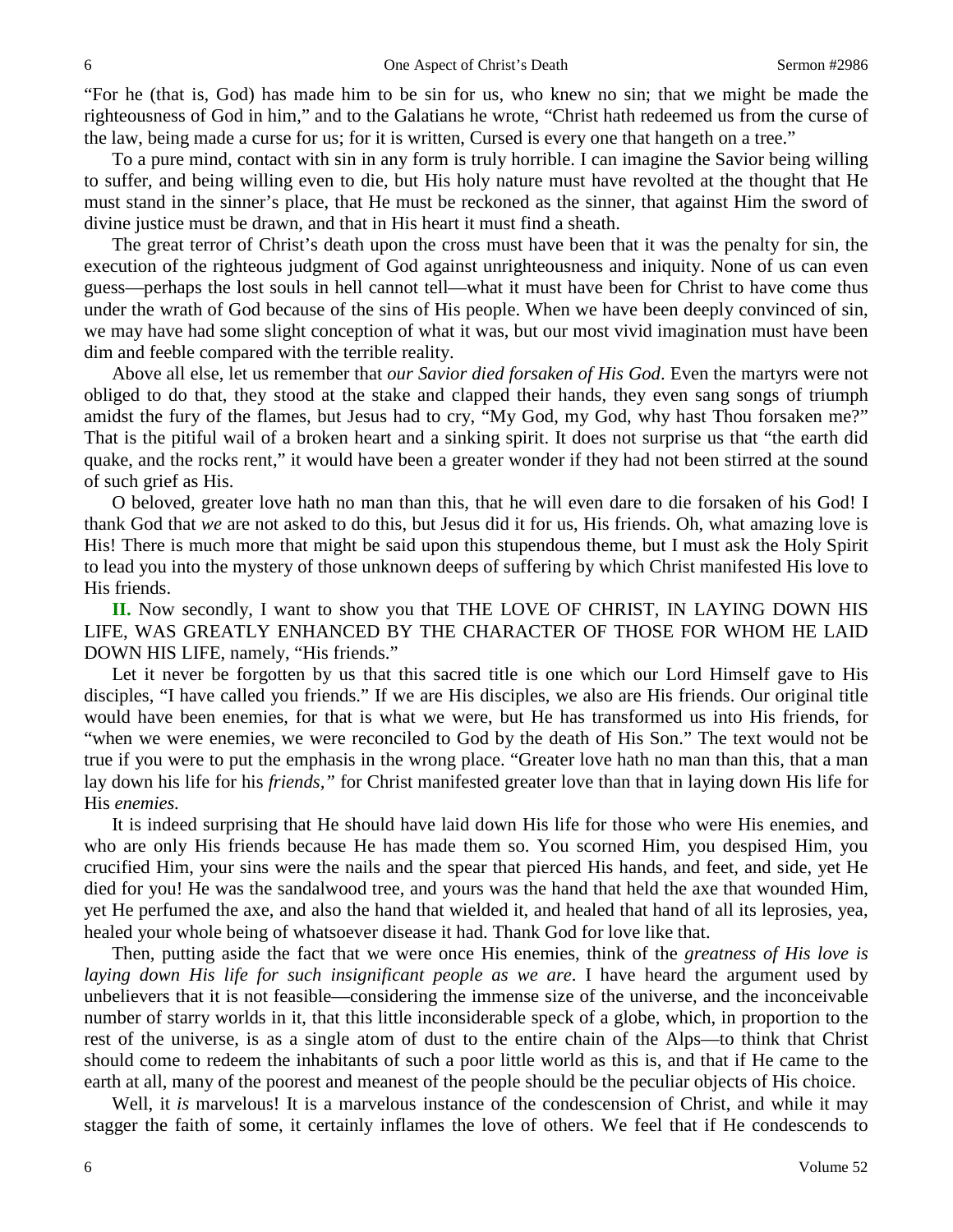choose us, our love shall rise to the utmost heights that it can reach, and we will bless and magnify the name of the Lord in that, while He took not up angels, He took up the seed of Abraham, while He left the fallen angels to perish without hope, He has come to save us, the fallen sons of Adam, and has laid down His life for us.

There is, however, a truth that is even more significant and instructive than that. It is not merely true that we were once Christ's enemies, and that we were also utterly insignificant, and unworthy of His notice, but *it is full of wonder that He should lay down His life for such unworthy friends, even as friends, as we are*. There are some professing Christians who can speak of themselves in terms of admiration, but from my inmost heart, I loathe such speeches more and more every day that I live.

Those who talk in such boastful fashion must be constituted very differently from me. While they are congratulating themselves upon all the good things that they find within themselves, I have to lie humbly at the foot of Christ's cross and marvel that I am saved at all, for I know that I am saved. I have to wonder that I do not believe Christ more and equally wonder that I am privileged to believe in Him at all—to wonder that I do not love Him more, and equally to wonder that I love Him at all—to wonder that I am not holier, and equally to wonder that I have any desire to be holy at all considering what a polluted, debased, depraved nature I find still within my soul notwithstanding all that divine grace has done in me.

If God were ever to allow the fountains of the great deeps of depravity to break up in the best man that lives, he would make as bad a devil as the devil himself is. I care nothing for what these boasters say concerning their own perfections, I feel sure that they do not know themselves, or they could not talk as they often do.

There is tinder enough in the saint who is nearest to heaven to kindle another hell if God should but permit a spark to fall upon it. In the very best of men, there is an infernal and well-nigh infinite depth of depravity. Some Christians never seem to find this out. I almost wish that they might not do so, for it is a painful discovery for anyone to make, but it has the beneficial effect of making us cease from trusting in ourselves, and causing us to glory only in the Lord.

Why should Christ ever have loved us? Why should He ever have loved *us?* Even at His table, we often have wandering thoughts, even in our faith, we often find a mixture of unbelief, even when we love Him, we grieve that we do not love Him more, even when we are closest to Him in communion, we have to smite our breast, and mourn that we do not enjoy the nearness we might have, and ought to have, for after being so greatly loved by Christ, we ought to be sinless, under such obligations to Christ as we are, we ought to be wholly sanctified, spirit, soul, and body, and never have a wandering thought, or an unholy desire.

But that we are not what we ought to be is very clear, and the wonder is that Jesus Christ should ever have laid down His life for such miserable "friends" as we have proved ourselves to be. Beauty, you know, will often win affection against a man's better judgment, for there is something about it which is so attractive that it overcomes him, but Christ's love to us was not won by any beauty that He saw in us. When He says to us, as the Bridegroom in the Song of Solomon says to His bride, "Turn away thine eyes from me, for they have overcome me," and when He says, "Thou art all fair, my love; there is no spot in thee," I think He must see Himself mirrored in us, and that this is why He loves us, for certainly there is nothing lovable in us but what He has bestowed upon us by His grace.

I do not know what you, beloved, say concerning this theme upon which I have been speaking, but I think you will agree with me when I say that, to me, the superlative point of the love of Christ is that He laid down His life for me, unworthy as I have been, even since I have been His friend, of such a stupendous sacrifice.

**III.** I must speak very briefly upon the last point, which is that THIS GREAT LOVE OF CHRIST IS TO BE REFLECTED AND REPRODUCED BY HIS FRIENDS.

Christ is the sun in our heavens, and His church is the moon. Why does the sun shine upon the moon? For the moon's sake? Yes, in part, but also for the sake of the earth, which would be dark at night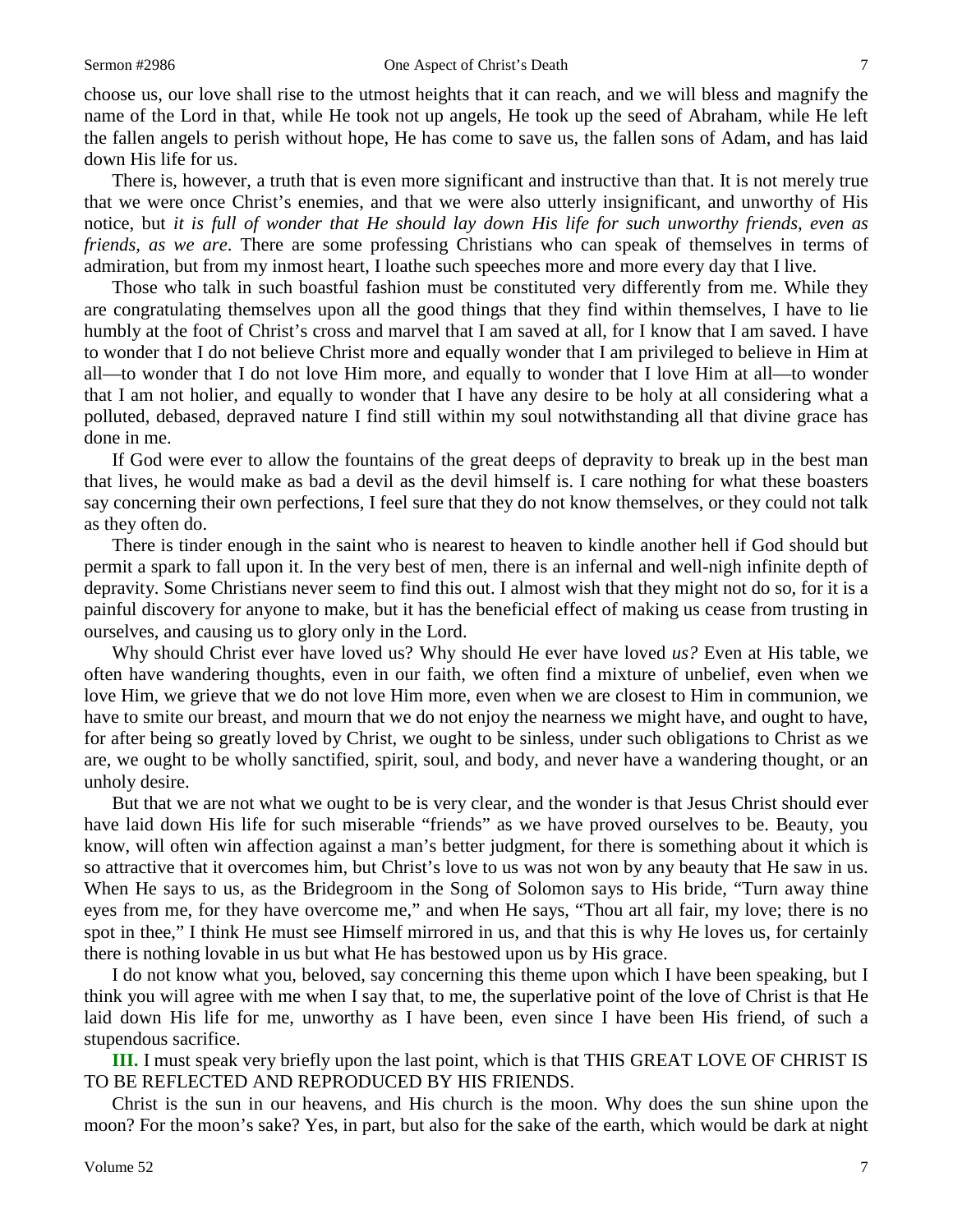if the moon did not reflect the light it receives from the sun. Brother, sister, the light of Christ's love has fallen upon you, not only that it may benefit you, but also that you may reflect it.

First, *reflect it upon Christ*. He has loved you, so love Him in return. It is a blessed thing, sometimes, to do nothing but love Christ for a while. It is well, at least now and then, for us not to think so much of what we are going to do for Christ as of what He did for us, and what He is to us.

If I ever try to secure a quiet half-hour's meditation upon His love to me, somebody is pretty sure to come and knock at the door, but if I can keep the door-knocker still, and get alone with my Lord, and only think about His love to me—not trying to elaborate any theories, or to understand any doctrines, but just sitting down with the view of loving Him who gave Himself for me—I tell you, sirs, that this thought is positively inebriating to the soul. It not merely refreshes, quickens, consoles, but it absolutely overcomes us with intense delight till we feel as though we could only fall upon our face, and worship the Lamb, who was slain for us.

At such times we have to make our expressive silence mean His praise, for our soul is so full of His love that we cannot possibly express it. That is the first thing for Christians to do, as Christ is shining upon you with His love, shine back upon Him with your love.

Then next, He said to His disciples, "This is my commandment, That ye love one another, as I loved you." *As you have received the light of Christ's love, pass it on to your fellow Christians*. Do you want to know where to find Christ? He is dwelling in His people, and especially in His poor people, in His suffering people, in His tried people, so, when your heart is full of love to your Lord, let some of the light of it shine upon them.

Perhaps this is a dark time with them and a kind word from you, or a kind action, will be like the light of the moon to them in the middle of their night, and will cause them great gladness. The moon cannot shine as brightly as the sun does, and you cannot love as much as Christ does, but you can be like the moon, and shine with borrowed light, you can reflect upon others the light of the love which Christ has shed upon your own soul.

And when you have done that, remember that *your light will be even more needed in the dark world of the ungodly*. "Christ died for the ungodly," and that is what you were once. O beloved, I pray you, love the sons of men! Somebody has asked, "How are we to convert sinners?" That is not our work, it is only the Spirit of God who can do that, but what we can do is this, we can love sinners to Christ. That is the way in which God says that He worked, "I drew them with cords of a man, with bands of love."

I will give you this message as a text for you to preach upon practically all your life—Love sinners to Christ. Love the enmity out of them if they hate the Gospel. Love the prejudice out of them if they cannot bear to hear it preached. Love them out of their vices, love them up from their degradation, for love is of God, and God is love, and God dwells in love. That which is in Him and comes from Him, is the best thing in the world to draw people to Him. So use no other cords but the cords of a man, and no bands but the bands of love. When you really love souls, it is wonderful how wise you will be in dealing with them.

I have never heard that anybody has opened a school for teaching young mothers how to manage their first babies, but somehow or other, when love is in the mother's heart, she finds out the proper way to care for her baby, and better than any college training for the home or the foreign field of service for the Savior is it to get your heart full of love to your Lord.

Then you will know how to do His work, it will come to you by a sort of sacred instinct. You will know when you are to tell them of the terrors of the law, and when to speak of the loveliness of Christ, and just how to deal with them under all manner of circumstances. The love of Christ will teach you how to do this if it be shed abroad in your heart by the Holy Ghost which is given unto you.

Oh, that all men knew, by happy personal experience, what the love of Jesus is! I have not said much to you unconverted people who are present, but I have often thought that when we are preaching about Christ, even if we do not say much directly to you, the subject itself speaks to you. It is like spreading a dinner where there are hungry people near. You have only to say to such persons, "You are welcome to